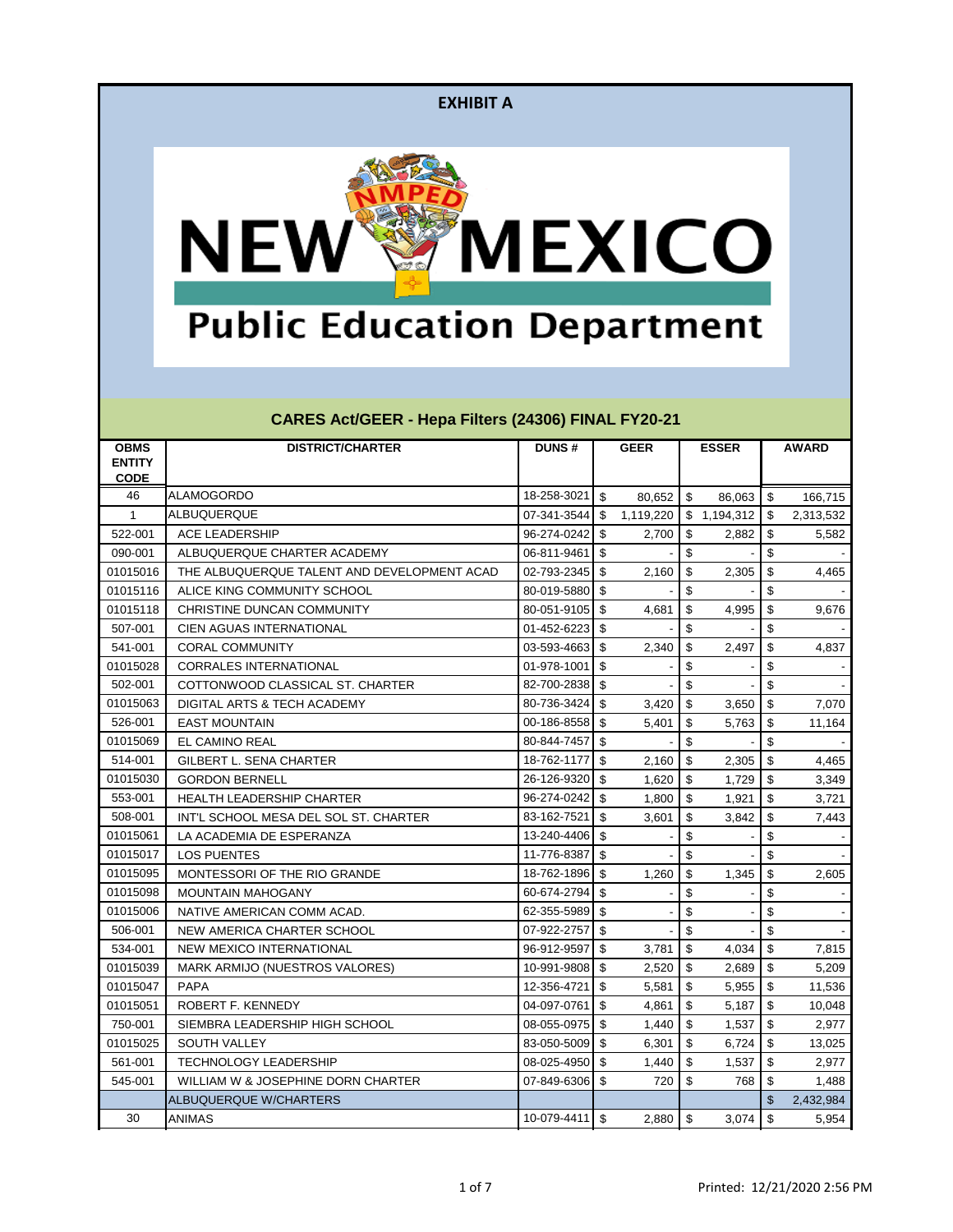

# **Public Education Department**

| <b>OBMS</b>   | <b>DISTRICT/CHARTER</b>       | <b>DUNS#</b>   |                           | <b>GEER</b> |                           | <b>ESSER</b> |                         | <b>AWARD</b> |
|---------------|-------------------------------|----------------|---------------------------|-------------|---------------------------|--------------|-------------------------|--------------|
| <b>ENTITY</b> |                               |                |                           |             |                           |              |                         |              |
| <b>CODE</b>   |                               |                |                           |             |                           |              |                         |              |
| 22            | <b>ARTESIA</b>                | 08-447-5409    | $\sqrt[6]{3}$             | 48,967      | \$                        | 52,252       | $\sqrt[6]{3}$           | 101,219      |
| 64            | <b>AZTEC</b>                  | 84-923-8688    | $\sqrt[6]{3}$             | 34,745      | $\sqrt{2}$                | 37,076       | \$                      | 71,821       |
| 64455001      | <b>MOSAIC ACADEMY CHARTER</b> | 79-372-4654    | $\sqrt[6]{3}$             | 1,800       | \$                        | 1,921        | \$                      | 3,721        |
|               | <b>AZTEC W/CHARTERS</b>       |                |                           |             |                           |              | \$                      | 75,542       |
| 87            | <b>BELEN</b>                  | 18-260-2854    | \$                        | 67,690      | \$                        | 72,231       | \$                      | 139,921      |
| 61            | <b>BERNALILLO</b>             | 83-560-4893    | $\sqrt[6]{3}$             | 41,766      | \$                        | 44,568       | \$                      | 86,334       |
| 66            | <b>BLOOMFIELD</b>             | 84-923-8746    | $\mathfrak{S}$            |             | \$                        |              | \$                      |              |
| 40            | <b>CAPITAN</b>                | 18-421-8832    | \$                        | 7,921       | \$                        | 8,453        | \$                      | 16,374       |
| 20            | CARLSBAD                      | 08-447-5656    | \$                        |             | \$                        |              | \$                      |              |
| 20155001      | JEFFERSON MONT. ACAD.         | 11-954-1493    | $\sqrt[6]{3}$             |             | \$                        |              | \$                      |              |
| 005-020       | PECOS CONNECTIONS             | 07-548-0516    | $\sqrt{2}$                |             | \$                        |              | \$                      |              |
|               | <b>CARLSBAD W/CHARTERS</b>    |                |                           |             |                           |              | \$                      |              |
| 37            | <b>CARRIZOZO</b>              | 18-237-1179    | $\sqrt[6]{3}$             | 180         | $\sqrt{2}$                | 192          | \$                      | 372          |
| 67            | CENTRAL CONS.                 | 12-292-8351    | \$                        | 8,461       | \$                        | 9,029        | \$                      | 17,490       |
| 559-001       | <b>DREAM DINE'</b>            | 07-976-8798    | \$                        | 540         | \$                        | 576          | \$                      | 1,116        |
|               | <b>CENTRAL W/CHARTERS</b>     |                |                           |             |                           |              | \$                      | 18,606       |
| 53            | <b>CHAMA VALLEY</b>           | 08-526-8324    | $\boldsymbol{\$}$         | 5,941       | \$                        | 6,339        | \$                      | 12,280       |
| 8             | <b>CIMARRON</b>               | 02-493-6650    | $\sqrt[6]{3}$             | 4,681       | \$                        | 4,995        | \$                      | 9,676        |
| 08075003      | <b>MORENO VALLEY HIGH</b>     | 60-590-0997    | \$                        |             | \$                        |              | \$                      |              |
|               | <b>CIMARRON W/CHARTERS</b>    |                |                           |             |                           |              | \$                      | 9,676        |
| 84            | <b>CLAYTON</b>                | 10-005-3867    | $\sqrt[6]{3}$             | 4,141       | \$                        | 4,418        | $\sqrt[6]{3}$           | 8,559        |
| 48            | <b>CLOUDCROFT</b>             | 83-560-4869    | \$                        | 7,741       | \$                        | 8,260        | \$                      | 16,001       |
| 12            | <b>CLOVIS</b>                 | 93-347-7903    | \$                        |             | \$                        |              | \$                      |              |
| 24            | COBRE CONS.                   | 03-608-3897    | \$                        | 41,406      | \$                        | 44,184       | \$                      | 85,590       |
| 38            | <b>CORONA</b>                 | 19-302-0542    | \$                        | 720         | \$                        | 768          | \$                      | 1,488        |
| 62            | <b>CUBA</b>                   | 05-442-5566    | $\sqrt[6]{3}$             | 10,802      | \$                        | 11,526       | \$                      | 22,328       |
| 42            | <b>DEMING</b>                 | 09-414-1264    | \$                        | 7,741       | \$                        | 8,260        | \$                      | 16,001       |
| 42295006      | DEMING CESAR CHAVEZ           | 62-381-5243    | \$                        | 360         | \$                        | 384          | \$                      | 744          |
|               | <b>DEMING W/CHARTERS</b>      |                |                           |             |                           |              | $\boldsymbol{\theta}$   | 16,745       |
| 85            | <b>DES MOINES</b>             | 04-798-4141    | $\mathfrak{S}$            | 2,880       | $\boldsymbol{\mathsf{S}}$ | 3,074        | \$                      | 5,954        |
| 6             | <b>DEXTER</b>                 | 09-413-7593    | $\boldsymbol{\mathsf{S}}$ | 19,083      | \$                        | 20,363       | $\sqrt[6]{\frac{1}{2}}$ | 39,446       |
| 60            | <b>DORA</b>                   | 18-463-9516    | $\boldsymbol{\mathsf{S}}$ |             | \$                        |              | \$                      |              |
| 54            | <b>DULCE</b>                  | 84-979-7519    | $\sqrt[6]{3}$             | 9,001       | \$                        | 9,605        | $\sqrt[6]{3}$           | 18,606       |
| 58            | <b>ELIDA</b>                  | 12-317-8006    | \$                        | 1,980       | \$                        | 2,113        | $\sqrt[6]{3}$           | 4,093        |
| 55            | <b>ESPAÑOLA</b>               | 15-937-4156 \$ |                           | 49,327      | $\boldsymbol{\mathsf{S}}$ | 52,637       | $\sqrt[6]{3}$           | 101,964      |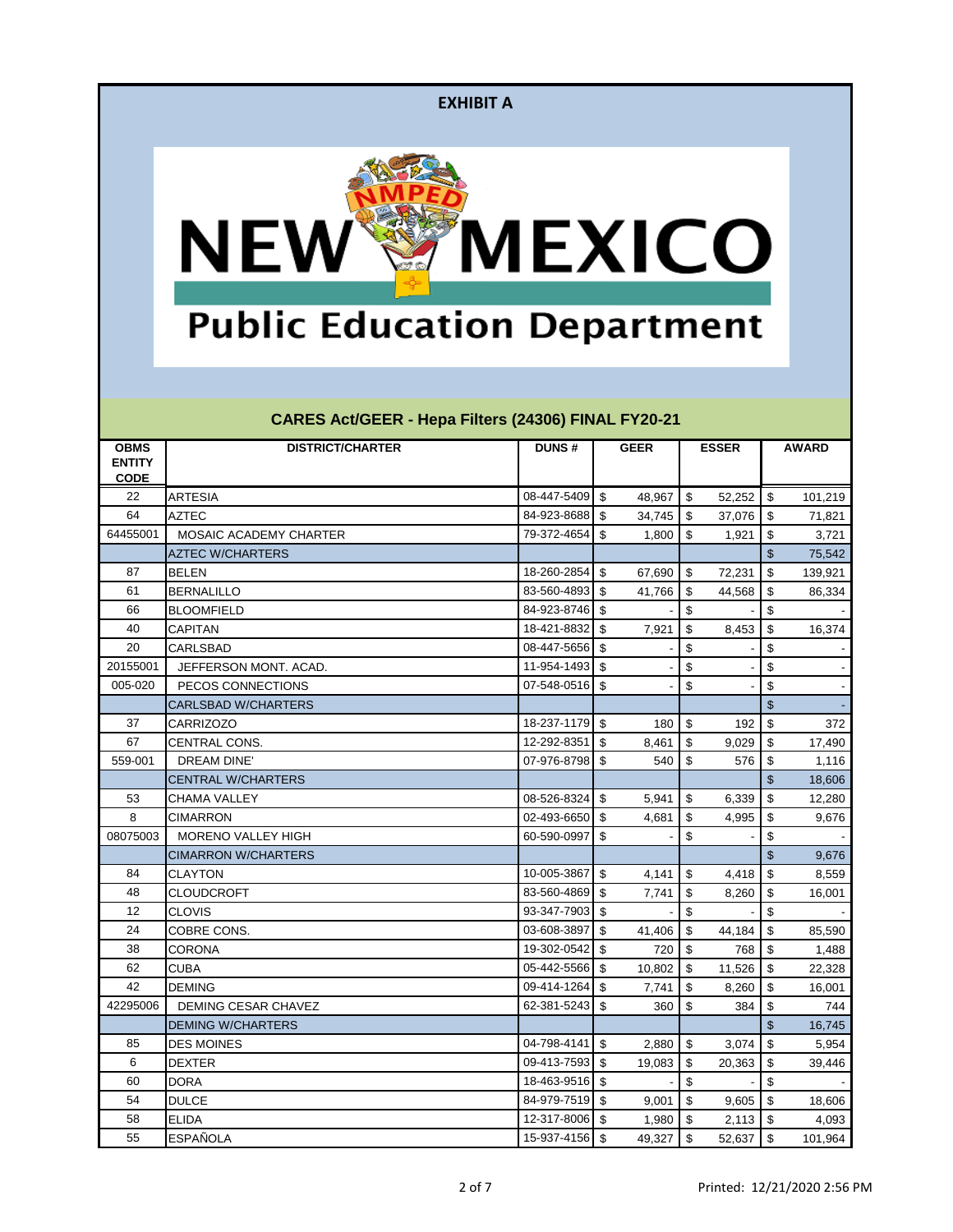

# **Public Education Department**

| <b>OBMS</b>   | <b>DISTRICT/CHARTER</b>       | <b>DUNS#</b>   |                           | <b>GEER</b> |                         | <b>ESSER</b> |                           | <b>AWARD</b> |
|---------------|-------------------------------|----------------|---------------------------|-------------|-------------------------|--------------|---------------------------|--------------|
| <b>ENTITY</b> |                               |                |                           |             |                         |              |                           |              |
| <b>CODE</b>   |                               |                |                           |             |                         |              |                           |              |
| 80            | <b>ESTANCIA</b>               | 79-748-2341    | $\sqrt[6]{2}$             | 13,682      | \$                      | 14,600       | $\sqrt[6]{3}$             | 28,282       |
| 32            | <b>EUNICE</b>                 | 79-144-1517    | \$                        |             | \$                      |              | \$                        |              |
| 65            | <b>FARMINGTON</b>             | 06-972-0043    | \$                        | 2,520       | \$                      | 2,689        | \$                        | 5,209        |
| 59            | <b>FLOYD</b>                  | 80-048-6008    | \$                        | 360         | \$                      | 384          | \$                        | 744          |
| 16            | FT. SUMNER                    | 10-079-5657    | \$                        |             | \$                      |              | \$                        |              |
| 19            | <b>GADSDEN</b>                | 08-766-7267    | \$                        | 321,706     | \$                      | 343,290      | $\sqrt[6]{3}$             | 664,996      |
| 43            | <b>GALLUP</b>                 | 06-941-2153    | \$                        | 124,398     | \$                      | 132,744      | -\$                       | 257,142      |
| 15            | <b>GRADY</b>                  | 15-937-1376    | \$                        | 4,501       | \$                      | 4,803        | -\$                       | 9,304        |
| 88            | <b>GRANTS</b>                 | 18-227-4431    | \$                        | 61,929      | \$                      | 66,084       | -\$                       | 128,013      |
| 5             | HAGERMAN                      | 10-005-3933    | \$                        | 3,420       | \$                      | 3,650        | \$                        | 7,070        |
| 18            | <b>HATCH</b>                  | 12-373-4899    | \$                        | 18,903      | \$                      | 20,171       | \$                        | 39,074       |
| 33            | <b>HOBBS</b>                  | 06-897-3627    | \$                        |             | \$                      |              | \$                        |              |
| 39            | <b>HONDO</b>                  | 07-915-3107    | \$                        | 4,141       | \$                      | 4,418        | -\$                       | 8,559        |
| 50            | <b>HOUSE</b>                  | 18-421-9046    | \$                        | 3,420       | \$                      | 3,650        | \$                        | 7,070        |
| 34            | <b>JAL</b>                    | 07-486-5429    | \$                        |             | \$                      |              | \$                        |              |
| 56            | <b>JEMEZ MOUNTAIN</b>         | 10-066-3558    | \$                        | 6,841       | \$                      | 7,300        | $\sqrt{2}$                | 14,141       |
| 63            | <b>JEMEZ VALLEY</b>           | 19-569-1175    | \$                        |             | \$                      |              | \$                        |              |
| 63435004      | SAN DIEGO RIVERSIDE CHARTER   | 17-678-8230    | $\boldsymbol{\mathsf{S}}$ | 1,980       | \$                      | 2,113        | \$                        | 4,093        |
|               | <b>JEMEZ VALLEY W/CHARTER</b> |                |                           |             |                         |              | $\boldsymbol{\mathsf{S}}$ | 4,093        |
| 7             | LAKE ARTHUR                   | 10-079-6135    | $\boldsymbol{\mathsf{S}}$ |             | \$                      |              | \$                        |              |
| 17            | <b>LAS CRUCES</b>             | 09-413-8740    | \$                        | 25,024      | \$                      | 26,702       | \$                        | 51,726       |
| 69            | LAS VEGAS CITY                | 10-005-3990    | \$                        |             | \$                      |              | \$                        |              |
| 51            | <b>LOGAN</b>                  | 10-278-4170    | \$                        | 5,401       | \$                      | 5,763        | $\sqrt[6]{3}$             | 11,164       |
| 29            | <b>LORDSBURG</b>              | 09-413-5670    | \$                        | 5,401       | \$                      | 5,763        | \$                        | 11,164       |
| 41            | LOS ALAMOS                    | 07-338-7409    | \$                        | 7,741       | \$                      | 8,260        | -\$                       | 16,001       |
| 86            | <b>LOS LUNAS</b>              | 08-146-6427    | \$                        | 115,757     | \$                      | 123,523      | $\sqrt[6]{3}$             | 239,280      |
| 21            | LOVING                        | 10-060-5997    | \$                        | 9,721       | \$                      | 10,374       | \$                        | 20,095       |
| 31            | LOVINGTON                     | 12-351-4762    | \$                        |             | \$                      |              | \$                        |              |
| 75            | <b>MAGDALENA</b>              | 07-645-1756 \$ |                           | $8,281$ \$  |                         | $8,837$ \$   |                           | 17,118       |
| 11            | MAXWELL                       | 10-005-4055    | \$                        | 2,700       | \$                      | 2,882        | -\$                       | 5,582        |
| 14            | <b>MELROSE</b>                | 10-060-6003    | $\sqrt[6]{\frac{1}{2}}$   | 3,420       | $\sqrt[6]{\frac{1}{2}}$ | 3,650        | $\sqrt[6]{3}$             | 7,070        |
| 78            | <b>MESA VISTA</b>             | 05-821-1590    | $\boldsymbol{\$}$         |             | \$                      |              | $\boldsymbol{\$}$         |              |
| 44            | <b>MORA</b>                   | 10-079-6549    | $\boldsymbol{\mathsf{S}}$ | 10,081      | \$                      | 10,758       | $\sqrt[6]{3}$             | 20,839       |
| 81            | <b>MORIARTY</b>               | 01-122-4219    | \$                        |             | \$                      |              | $\boldsymbol{\$}$         |              |
| 28            | <b>MOSQUERO</b>               | 10-066-3608 \$ |                           | $2,880$ \$  |                         | $3,074$ \$   |                           | 5,954        |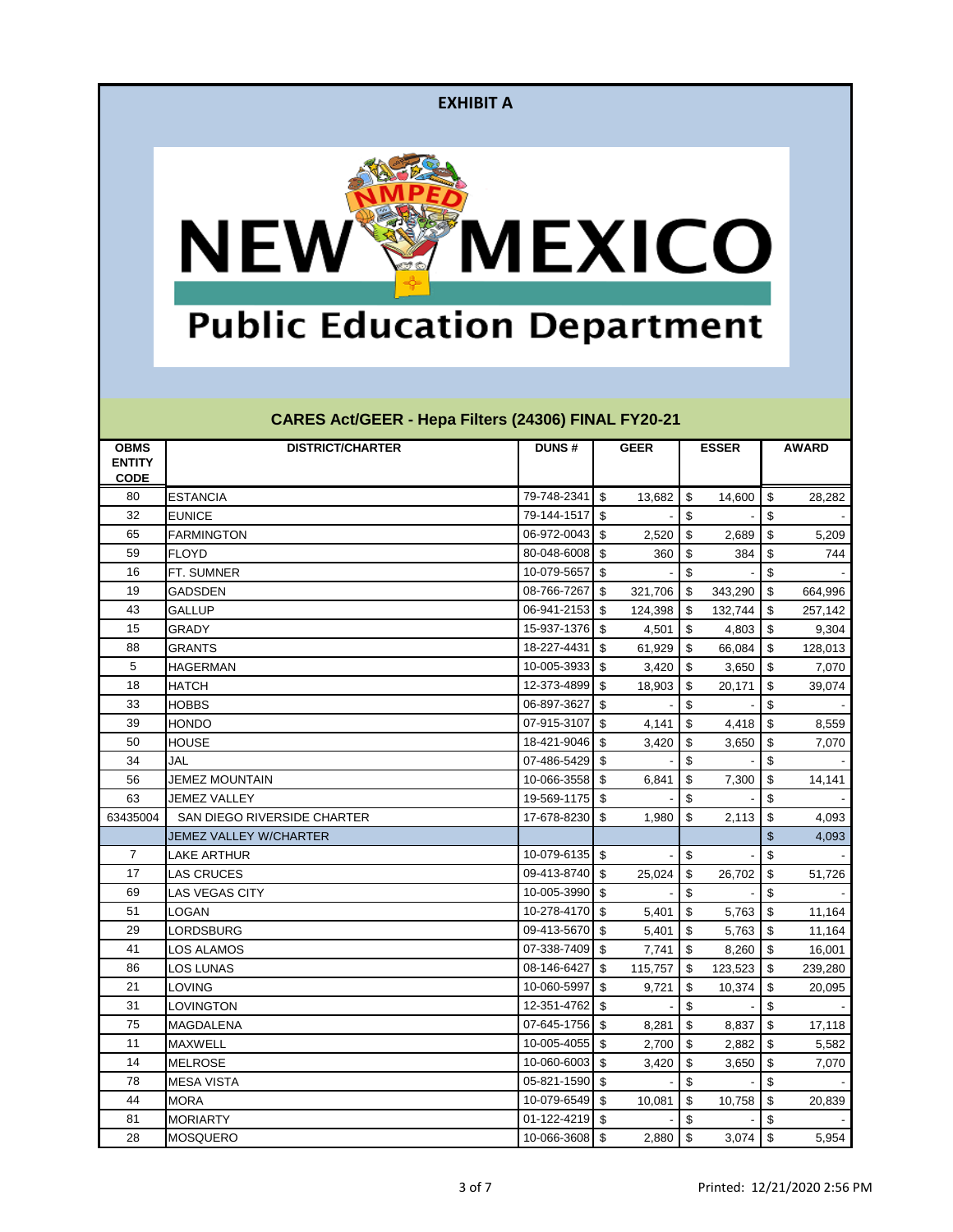

# **Public Education Department**

| <b>OBMS</b>    | <b>DISTRICT/CHARTER</b>       | <b>DUNS#</b>   |                           | <b>GEER</b> |                           | <b>ESSER</b> |                           | <b>AWARD</b> |
|----------------|-------------------------------|----------------|---------------------------|-------------|---------------------------|--------------|---------------------------|--------------|
| <b>ENTITY</b>  |                               |                |                           |             |                           |              |                           |              |
| <b>CODE</b>    |                               |                |                           |             |                           |              |                           |              |
| 82             | <b>MOUNTAINAIR</b>            | 12-361-3127    | $\boldsymbol{\mathsf{S}}$ | 5,401       | \$                        | 5,763        | $\sqrt[6]{3}$             | 11,164       |
| 70             | <b>PECOS</b>                  | 05-494-0481    | \$                        | 1,620       | \$                        | 1,729        | \$                        | 3,349        |
| 77             | PEÑASCO                       | 79-937-8146    | \$                        |             | \$                        |              | \$                        |              |
| 72             | POJOAQUE                      | 08-195-9579    | \$                        | 7,921       | $\boldsymbol{\mathsf{S}}$ | 8,453        | $\sqrt{2}$                | 16,374       |
| 57             | <b>PORTALES</b>               | 12-361-1816    | \$                        | 27,184      | \$                        | 29,008       | \$                        | 56,192       |
| 3              | QUEMADO                       | 01-682-0532    | \$                        | 1,800       | \$                        | 1,921        | \$                        | 3,721        |
| 79             | <b>QUESTA</b>                 | 86-767-6298    | \$                        | 10,081      | \$                        | 10,758       | $\sqrt[6]{3}$             | 20,839       |
| 9              | <b>RATON</b>                  | 12-296-2160    | \$                        | 13,862      | \$                        | 14,792       | \$                        | 28,654       |
| $\overline{c}$ | <b>RESERVE</b>                | 10-036-7788    | \$                        |             | \$                        |              | \$                        |              |
| 83             | <b>RIO RANCHO</b>             | 83-560-4802    | \$                        | 109,636     | \$                        | 116,991      | \$                        | 226,627      |
| 4              | <b>ROSWELL</b>                | 07-138-5249    | $\mathfrak{S}$            | 27,904      | \$                        | 29,776       | \$                        | 57,680       |
| 4055009        | SIDNEY GUTIERREZ              | 12-127-4950    | $\mathfrak{S}$            |             | \$                        |              | \$                        |              |
|                | <b>ROSWELL W/CHARTER</b>      |                |                           |             |                           |              | \$                        | 57,680       |
| 27             | <b>ROY</b>                    | 12-334-4574    | \$                        | 2,520       | \$                        | 2,689        | \$                        | 5,209        |
| 36             | <b>RUIDOSO</b>                | 10-155-4744    | \$                        |             | \$                        |              | \$                        |              |
| 52             | <b>SAN JON</b>                | 10-060-6029    | \$                        | 3,961       | \$                        | 4,226        | $\sqrt[6]{\frac{1}{2}}$   | 8,187        |
| 71             | <b>SANTA FE</b>               | 09-714-4281    | \$                        | 138,800     | \$                        | 148,112      | \$                        | 286,912      |
| 71495024       | ACADEMY FOR TECH & CLASSICS   | 84-386-1738    | \$                        | 4,321       | \$                        | 4,611        | \$                        | 8,932        |
|                | <b>SANTA FE W/CHARTERS</b>    |                |                           |             |                           |              | \$                        | 295,844      |
| 25             | <b>SANTA ROSA</b>             | 03-612-5920    | \$                        | 11,162      | \$                        | 11,910       | \$                        | 23,072       |
| 23             | SILVER CITY CONS.             | 78-047-0423    | \$                        | 12,062      | \$                        | 12,871       | \$                        | 24,933       |
| 74             | <b>SOCORRO</b>                | 04-070-5303    | \$                        | 17,823      | \$                        | 19,018       | \$                        | 36,841       |
| 74535003       | COTTONWOOD VALLEY CHARTER     | 04-306-5353    | \$                        |             | \$                        |              | \$                        |              |
|                | <b>SOCORRO W/CHARTERS</b>     |                |                           |             |                           |              | $\boldsymbol{\mathsf{S}}$ | 36,841       |
| 10             | <b>SPRINGER</b>               | 18-262-0369    | \$                        |             | \$                        |              | \$                        |              |
| 76             | <b>TAOS</b>                   | 10-005-4196    | \$                        | 43,926      | \$                        | 46,873       | $\sqrt[6]{3}$             | 90,799       |
| 76555006       | <b>ANANSI CHARTER</b>         | 10-202-2386    | \$                        | 1,800       | \$                        | 1,921        | \$                        | 3,721        |
| 76555005       | <b>TAOS MUNICIPAL CHARTER</b> | 19-329-1002    | \$                        | 1,440       | \$                        | 1,537        | $\sqrt[6]{3}$             | 2,977        |
| 76555012       | <b>VISTA GRANDE</b>           | 78-054-5414 \$ |                           | $1,800$ \$  |                           | 1,921        | \$                        | 3,721        |
|                | <b>TAOS W/CHARTER</b>         |                |                           |             |                           |              | \$                        | 101,218      |
| 35             | <b>TATUM</b>                  | 26-368-0920    | $\boldsymbol{\mathsf{S}}$ |             | $\boldsymbol{\mathsf{S}}$ |              | \$                        |              |
| 13             | <b>TEXICO</b>                 | 19-302-0526    | $\boldsymbol{\$}$         | 7,381       | $\boldsymbol{\mathsf{S}}$ | 7,876        | $\sqrt[6]{\frac{1}{2}}$   | 15,257       |
| 73             | TRUTH OR CONSEQ.              | 18-261-9114    | \$                        | 3,601       | \$                        | 3,842        | $\sqrt[6]{3}$             | 7,443        |
| 49             | <b>TUCUMCARI</b>              | 09-414-4391    | \$                        |             | \$                        |              | $\sqrt[6]{\frac{1}{2}}$   |              |
| 47             | <b>TULAROSA</b>               | 10-036-8372 \$ |                           |             | \$                        |              | $\boldsymbol{\mathsf{S}}$ |              |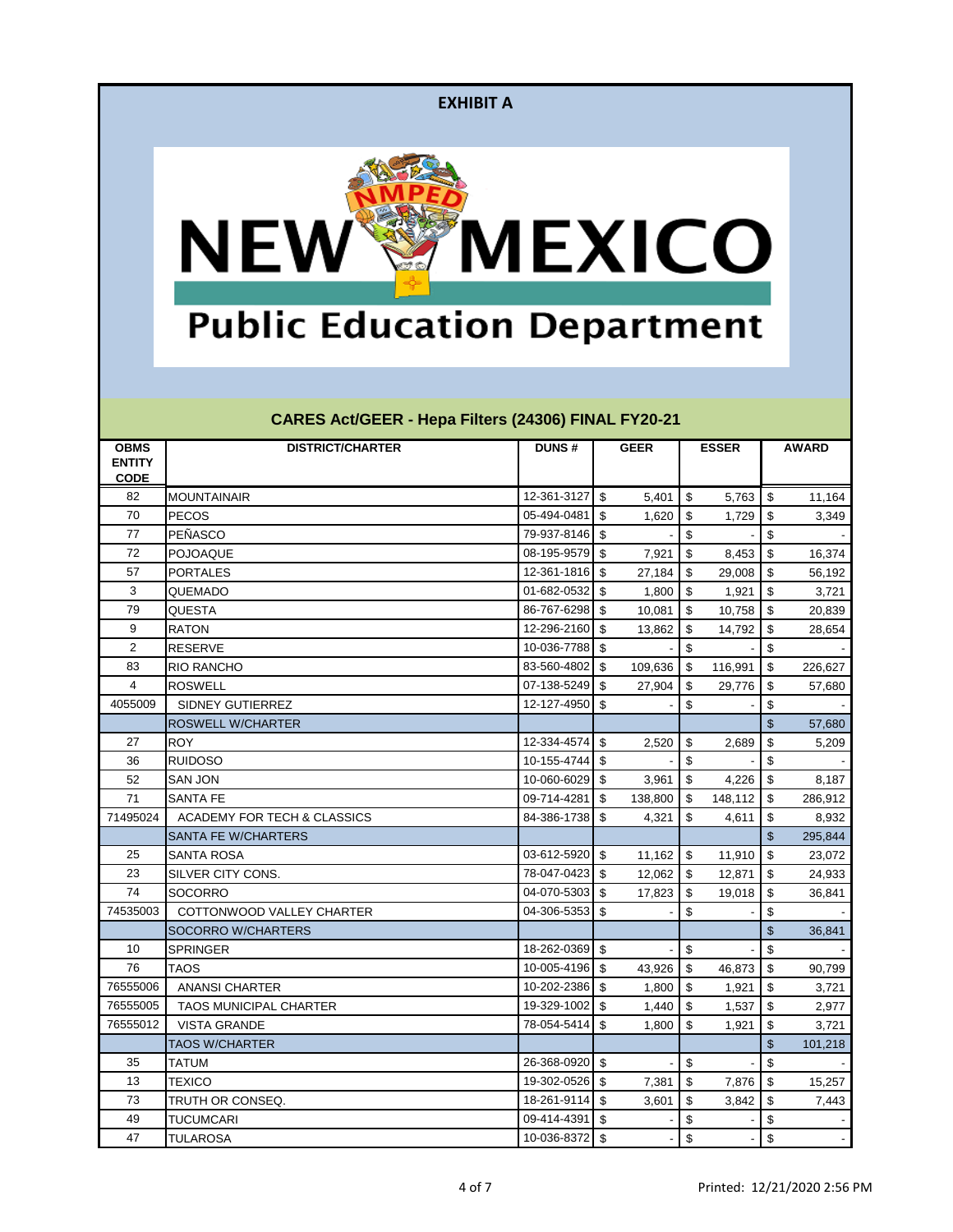| <b>EXHIBIT A</b>                                                 |                                                     |              |                           |              |                              |  |
|------------------------------------------------------------------|-----------------------------------------------------|--------------|---------------------------|--------------|------------------------------|--|
| <b>MEXICO</b><br><b>NE</b><br><b>Public Education Department</b> |                                                     |              |                           |              |                              |  |
|                                                                  | CARES Act/GEER - Hepa Filters (24306) FINAL FY20-21 |              |                           |              |                              |  |
| <b>OBMS</b><br><b>ENTITY</b><br><b>CODE</b>                      | <b>DISTRICT/CHARTER</b>                             | <b>DUNS#</b> | <b>GEER</b>               | <b>ESSER</b> | <b>AWARD</b>                 |  |
| 26                                                               | VAUGHN                                              | 10-005-4220  | \$                        | \$           | \$                           |  |
| 45                                                               | <b>WAGON MOUND</b>                                  | 18-421-8980  | $\mathfrak{S}$<br>3,781   | \$<br>4,034  | \$<br>7,815                  |  |
| 68                                                               | <b>WEST LAS VEGAS</b>                               | 06-942-2491  | $\mathfrak{S}$<br>13,862  | \$<br>14,792 | \$<br>28,654                 |  |
| 68475004                                                         | RIO GALLINAS CHARTER SCHOOL                         | 15-850-1598  | $\mathbf{\hat{s}}$<br>540 | \$<br>576    | \$<br>1,116                  |  |
|                                                                  | <b>WEST LAS VEGAS W/CHARTER</b>                     |              |                           |              | $\mathbf{\hat{z}}$<br>29,770 |  |
| 89                                                               | <b>ZUNI</b>                                         | 10-504-2907  | \$<br>16,922              | \$<br>18,058 | \$<br>34,980                 |  |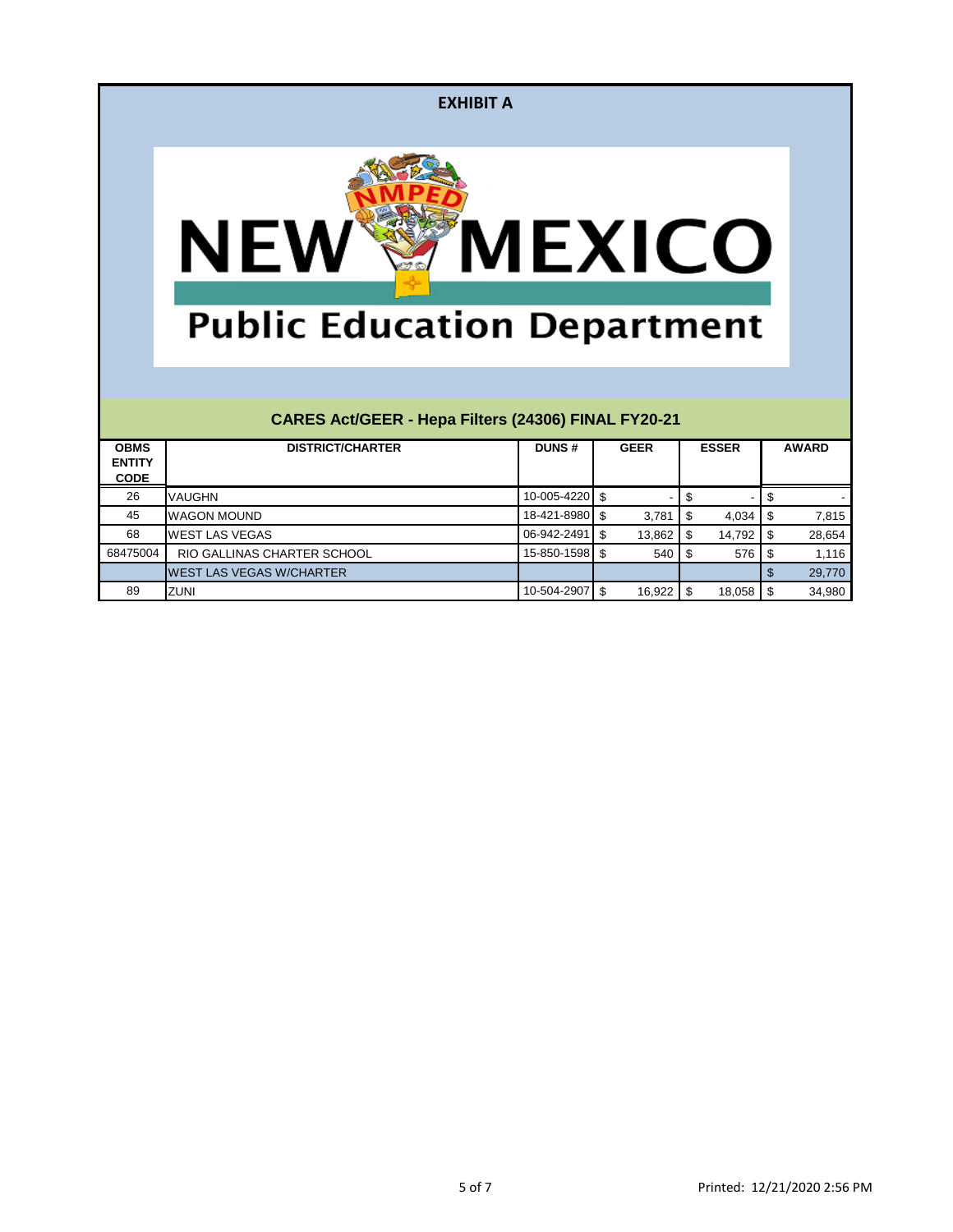

# **Public Education Department**

| <b>OBMS</b><br><b>ENTITY</b><br><b>CODE</b> | <b>DISTRICT/CHARTER</b>                       | <b>DUNS#</b>   | <b>GEER</b>                      | <b>ESSER</b>              | <b>AWARD</b>              |
|---------------------------------------------|-----------------------------------------------|----------------|----------------------------------|---------------------------|---------------------------|
|                                             | <b>STATE CHARTERS</b>                         |                |                                  |                           |                           |
| 579-001                                     | ACES TECHNICAL CHARTER SCHOOL                 | 11-720-9902    | \$<br>1,440                      | \$<br>1,537               | \$<br>2,977               |
| 528-001                                     | ALBUQUERQUE BILINGUAL ACADEMY                 | 01-594-6921    | \$                               | $\sqrt[6]{3}$             | $\boldsymbol{\mathsf{S}}$ |
| 574-001                                     | ALBUQUERQUE COLLEGIATE                        | 08-120-1500    | $\sqrt[6]{\frac{1}{2}}$<br>1,440 | \$<br>1,537               | $\sqrt{2}$<br>2,977       |
| 524-001                                     | AIMS @ UNM                                    | 80-048-5885    | \$<br>2,160                      | \$<br>2,305               | \$<br>4,465               |
| 516-001                                     | ALBUQUERQUE SCHOOL OF EXCELLENCE              | 96-438-5368    | $\sqrt[6]{\frac{1}{2}}$<br>9,901 | -\$<br>10,566             | $\sqrt[6]{3}$<br>20,467   |
| 517-001                                     | ALBUQUERQUE SIGN LANGUAGE                     | 96-259-6008    | \$                               | \$                        | \$                        |
| 532-001                                     | ALDO LEOPOLD ST. CHARTER                      | 82-586-2134    | $\sqrt{3}$                       | \$                        | \$                        |
| 511-001                                     | ALMA D' ARTE STATE CHARTER                    | 15-834-9188    | \$                               | \$                        | \$                        |
| 575-001                                     | ALTURA PREPARATORY SCHOOL                     | 08-119-9774    | \$                               | \$                        | \$                        |
| 525-001                                     | AMY BIEHL ST. CHARTER                         | 04-453-9596    | \$                               | \$                        | \$                        |
| 520-001                                     | <b>ASK ACADEMY ST. CHARTER</b>                | 02-763-1876    | -\$                              | \$                        | \$                        |
| 512-001                                     | <b>ICESAR CHAVEZ COMM. ST. CHARTER</b>        | 18-762-1888 \$ | 1,080                            | $\sqrt[6]{3}$<br>1,153    | \$<br>2,233               |
| 562-001                                     | <b>DEAP</b>                                   | 08-015-4085    | \$<br>540                        | \$<br>576                 | \$<br>1,116               |
| 550-001                                     | <b>ESTANCIA VALLEY</b>                        | 08-025-5234    | -\$                              | $\sqrt[6]{3}$             | \$                        |
| 557-001                                     | IEXPLORE ACADEMY                              | 05-466-2018 \$ | 3,240                            | \$<br>3,458               | $\sqrt[6]{3}$<br>6,698    |
| 503-001                                     | HORIZON ACADEMY WEST ST. CHARTER              | 79-372-5230    | \$<br>5,221                      | \$<br>5,571               | \$<br>10,792              |
| 573-001                                     | <b>HOZHO ACADEMY</b>                          | 08-124-4280    | \$<br>720                        | \$<br>768                 | \$<br>1,488               |
| 535-001                                     | <b>J. PAUL TAYLOR ACADEMY</b>                 | 08-002-1416    | \$                               | \$                        | \$                        |
| 17135011                                    | LA ACADEMIA DOLORES HUERTA                    | 80-048-6081    | \$<br>1,440                      | $\sqrt[6]{3}$<br>1,537    | \$<br>2,977               |
| 546-001                                     | LA TIERRA MONTESSORI                          | 07-860-4652    | \$                               | \$                        | \$                        |
|                                             | 17135013 ILAS MONTANAS                        | 04-933-1325    | \$                               | \$                        | \$                        |
| 519-001                                     | <b>I</b> MASTERS PROGRAM ST. CHARTER          | 96-461-5798 \$ |                                  | \$                        | \$                        |
| 547-001                                     | IMCCURDY CHARTER SCHOOL                       | 07-873-2212    | \$<br>540                        | \$<br>576                 | \$<br>1,116               |
| 501-001                                     | MEDIA ARTS COLLAB. ST. CHARTER                | 00-424-7970    | -\$                              | \$                        | \$                        |
| 43315097                                    | <b>IMIDDLE COLLEGE HIGH</b>                   | 14-935-4743    | $\sqrt{3}$                       | $\boldsymbol{\mathsf{S}}$ | \$                        |
| 542-001                                     | <b>IMISSION ACHIEVEMENT &amp; SUCCESS-MAS</b> | 08-055-1210 \$ | 1,080                            | \$<br>1,153               | \$<br>2,233               |
|                                             | 71495014 MONTE DEL SOL                        | 01-474-4200 \$ |                                  | $\boldsymbol{\mathsf{S}}$ | $\boldsymbol{\mathsf{S}}$ |
| 529-001                                     | MONTESSORI ELEMEMTARY ST. CHARTER             | 80-048-6230 \$ | 3,781                            | \$<br>4,034               | $\sqrt[6]{2}$<br>7,815    |
| 549-001                                     | NEW AMERICA SCHOOL - LAS CRUCES               | 07-919-4295    | $\sqrt{3}$                       | \$                        | \$                        |
| 554-001                                     | NEW MEXICO CONNECTIONS ACADEMY                | 07-920-1379    | \$                               | $\frac{1}{2}$             | \$                        |
| 509-001                                     | NEW MEXICO SCHOOL FOR THE ARTS ST. CH         | 08-055-4399    | \$                               | $\sqrt[6]{\frac{1}{2}}$   | \$                        |
| 504-001                                     | NORTH VALLEY ACADEMY ST. CHARTER              | 13-693-0356    | \$<br>6,841                      | \$<br>7,300               | \$<br>14,141              |
| 577-001                                     | RAICES DEL SABER XINACHTLI                    | 11-707-1791    | \$<br>360                        | \$<br>384                 | -\$<br>744                |
| 539-001                                     | <b>RED RIVER VALLEY</b>                       | 15-937-4347    | $\sqrt[6]{2}$<br>1,080           | \$<br>1,153               | $\sqrt{3}$<br>2,233       |